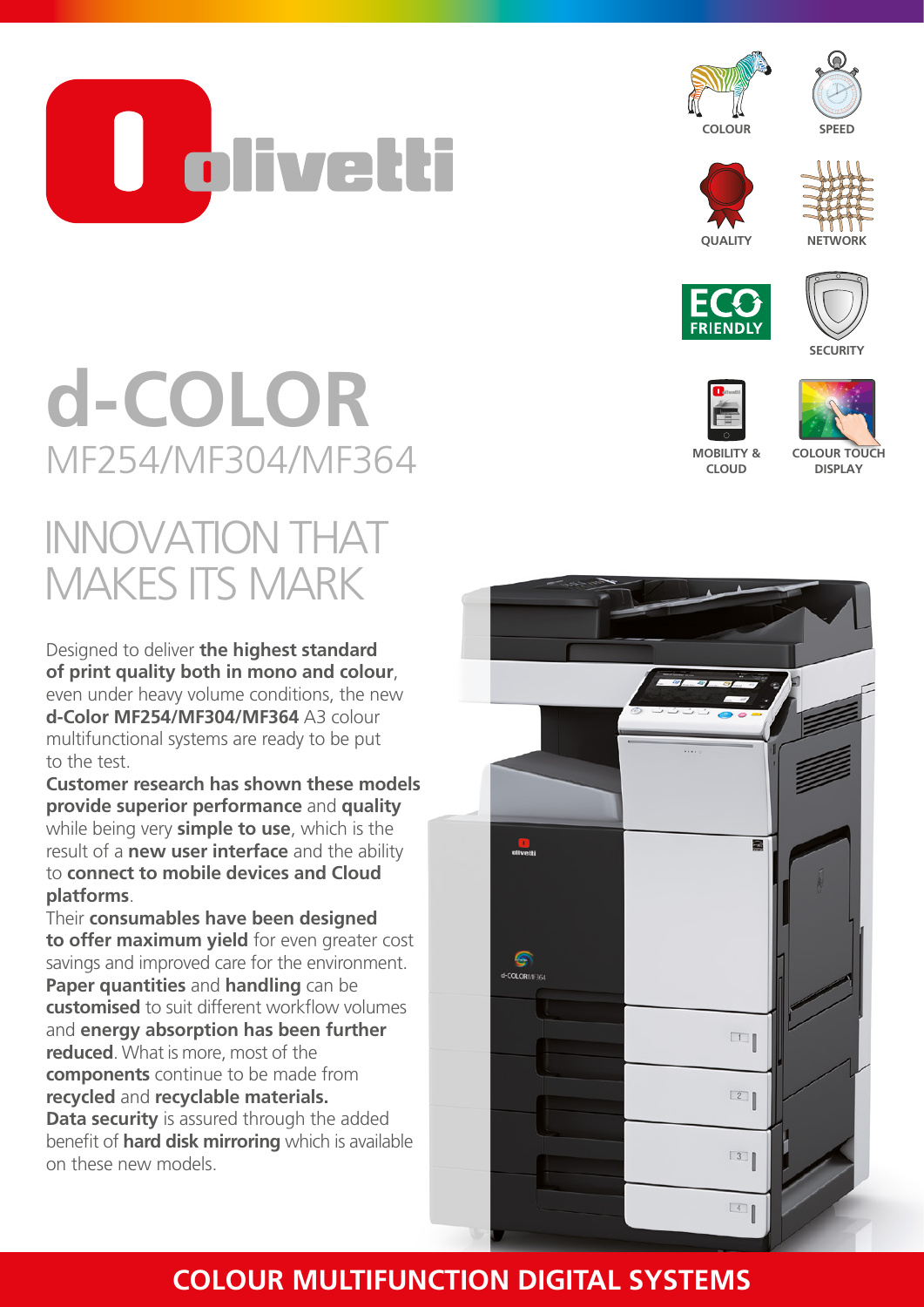**SPEED 25 PPM (d-Color MF254), 30 PPM (d-Color MF304) & 36 PPM (d-Color MF364) IN COLOUR AND MONO 9" TOUCH SCREEN WITH NEW INTUITIVE USER INTERFACE BLUETOOTH AND NEAR FIELD COMMUNICATION (NFC) CONNECTION AREA INTEGRATED WITHIN OPERATOR PANEL INTEGRATED WEB BROWSER, AIRPRINT® AND GOOGLE CLOUD PRINT GREAT PAPER CAPACITY UP TO 6,650 SHEETS SECOND OPTIONAL HARD DISK WITH 'MIRRORING' FUNCTION REDUCED ENERGY ABSORPTION OCR SCANNING OF "SEARCHABLE PDF" FILES OR OPTIONAL MICROSOFT OFFICE OPTIMISED FILES**

## **d-COLOR** MF254/MF304/MF364





*New area for Near Field Communication (NFC) Authentication*

*Configuration with FS-534SD Finisher, PC-410 Tray, LU-302 Large Capacity Tray, and DF-704 Document Feeder* 

#### **A HARD WORKER WITH GREAT CHARACTER**

**Performance, reliability, quality and competitive costs** are just some of the factors behind the success of predecessors to the d-Color MF254/MF304/MF364 multifunctional systems. The **upgraded, improved versions** are enhanced with many **new benefits and features** specially developed to meet all the demands of the modern office.

#### **OPERATIONAL SIMPLICITY**

The d-Color MF254/MF304/MF364 feature a **new 9" touch-panel integrated with an intuitive user interface** developed in line with technology found on PCs, tablets and smartphones.

The physical aspect of the interface and its functionalities can be **customised to meet specific usage needs**, through the use of "**widgets**" to enable operational notes or notifications.

#### **CONNECTED WHEREVER YOU ARE**

**AirPrint®, provided as standard**, allows **printing from an iOS device** (from iOS version 4.2 to 10.7 and later) and **compatibility with Google Cloud Print**, through the installation of a specific software connector.

On the operator panel there is a special area allowing connection with **NFC** (Near Field Communication) **technology devices** for authenticating users or using Bluetooth (optional).

Finally, these new models have a **web browser** as standard, allowing internet usage and users to print web pages directly from the machine.

#### **HIGH LEVEL PERFORMANCE AND RELIABILITY**

The d-Color MF254/MF304/MF364 are designed for handling **high volumes of print**. The **basic paper capacity of 1,150 sheets** can be increased up to 6,650 with the new LU-302 Large Capacity Tray for holding up to 3,000 A4 sheets.

**Front trays are now removable** allowing paper jams to be cleared quickly and easily.

The FS-533 500-sheet finisher can be integrated inside the new models, instead of the 3,000-sheet FS-534 side finisher, with the mandatory addition of the new RU-513 connection option. In both cases, hole-punch options are available.

The new optional IC-416 Fiery Controller is available for graphic arts applications, with related VI-508 video interface.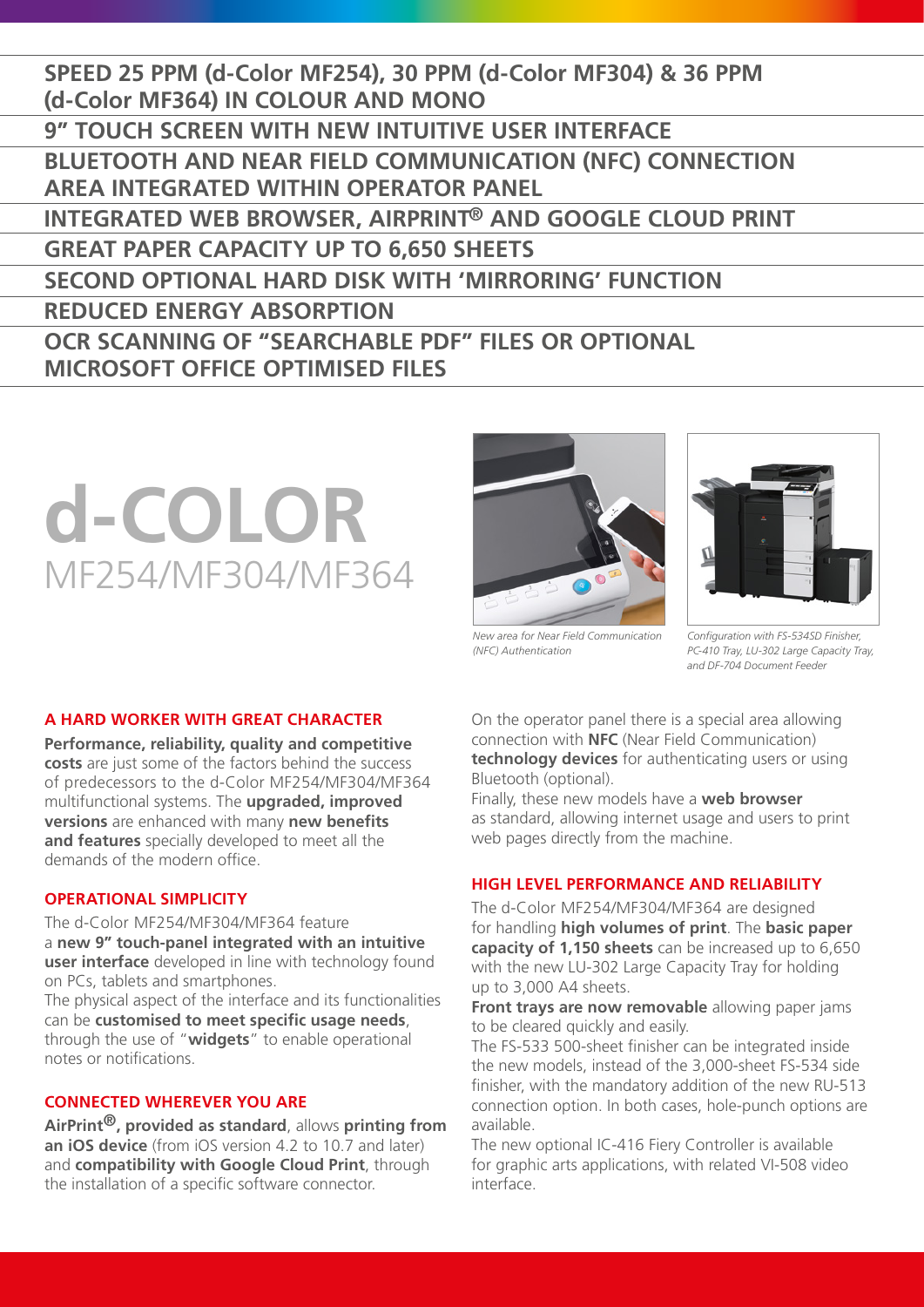#### **SECURITY IS A TOP PRIORITY**

With the new HD-524 option a second **hard disk is 'mirrored' with the primary hard disk** to prevent data loss in the case of failure of the primary hard disk. **User authentication** can be managed by **card readers** (various versions are available as options), **Android mobile devices can operate the NFC technology or biometric authentication** involving the detection of finger vein mapping (available with option AU-102) and Apple devices can access this via Bluetooth.

#### **ENVIRONMENTAL RESPECT**

**In Sleep Mode**, the d-Color MF254/MF304/MF364 have a reduced **energy absorption of only 0.6 W**, as well as significantly **reduced TEC absorption** (Typical Electric Consumption).

More than 25% of the total volume of plastic materials used is comprised of recycled PC/PET materials. This means that **78%** of the **material** making up the external surfaces is composed of **recycled and recyclable** materials.